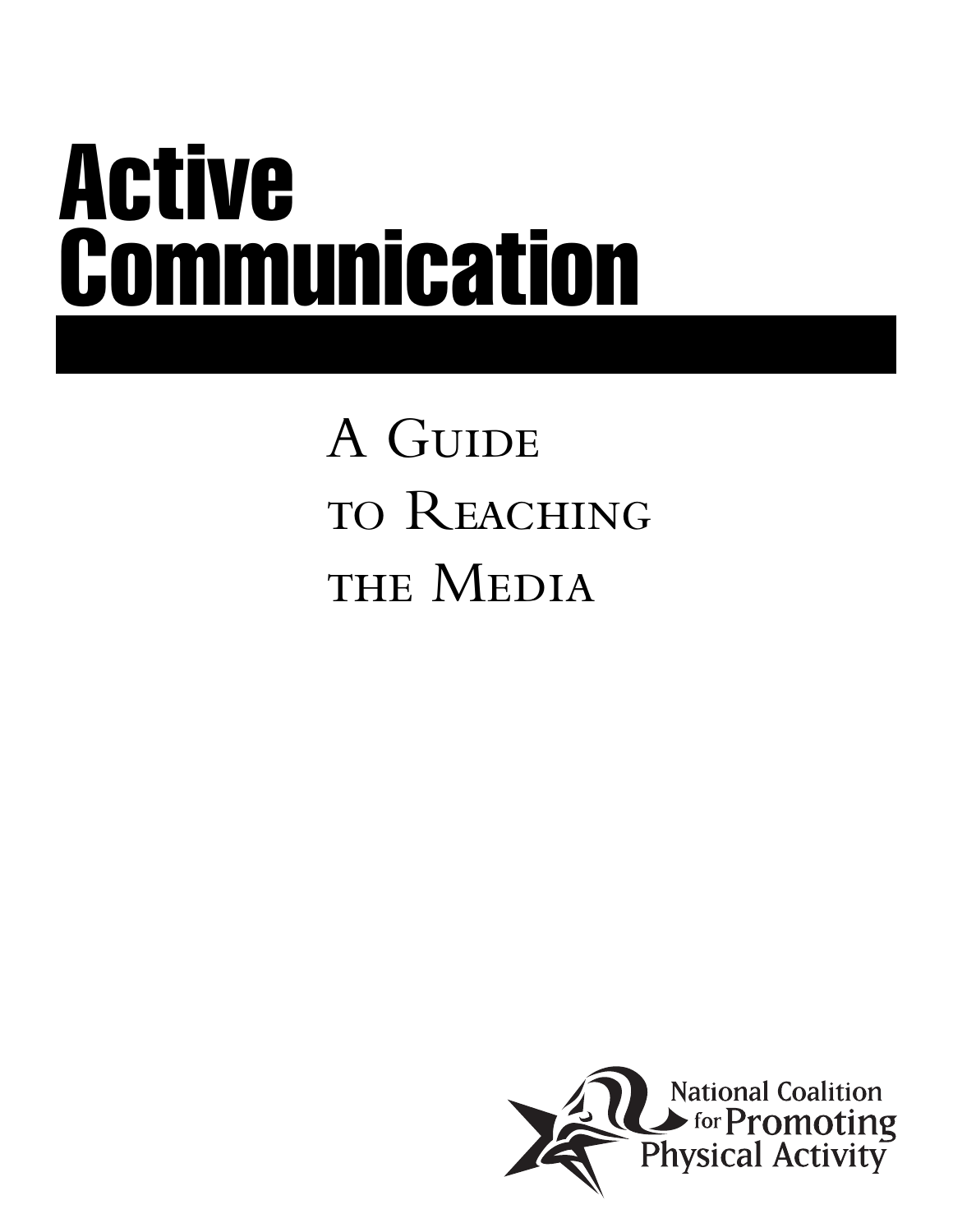### and Communications Media Relations

*Reaching the Media: Steps to Get Your Message Out!* **You are not alone…everyone is looking for good publicity. This makes it difficult to get through to those who can tell your story to the public. But, it's not impossible—following a few small steps can yield huge gains.**

#### **Step 1: Media List**

- **.**Put together a media list.A media list is a comprehensive listing of media outlets (newspapers, magazines, radio, and television stations) and contact information for editors and news directors. In some areas, you may be able to purchase a media list that has already been assembled.At your local library, seek out sources such as the Editor and Publisher Yearbook, which lists the editors in the daily and weekly newspapers.
- Don't forget to check your local neighborhood papers as well. Check the paper's masthead for contact information.
- **.**Call television and radio stations and ask to whom you should send your information.

#### **Step 2: Contacting the Media**

- **.**Decide WHAT and HOW you want to publicize: an event, publicity for organization programs, success stories, new board members? What's the best way to do this: media release, press conference, PSAs, etc.?
- **.**Get to the point. Keep your contact focused on specific objectives. Don't mix multiple objectives.The easier you make it on the editors to figure out what you're saying, the more likely you'll get the coverage you want.
- **.**Be selective in what you send out. Don't overwhelm editors with too much information on your organization. They can call your designated media spokesperson for more information.
- **.**Develop a personal relationship with the reporters who routinely cover the subject matter that your organization works with.

#### **Step 3: Follow Up**

- Once you've sent your information out, be sure to follow up. Call the contact person and ask if they've received your information. Be prepared to send them another copy. Editors receive huge numbers of press releases and announcements every day. By contacting editors personally, you can better ensure your organization's message will get out to the public.
- **.** Now those personal relationships with reporters will come in handy. Call and pitch your story to them.

#### **Afterthoughts…**

*Remember to keep copies of the news coverage you generate. Citing media coverage examples to potential sponsors, members, volunteers, and funders shows that your organization is professional, worthy of attention, and provides a benefit to the community.*

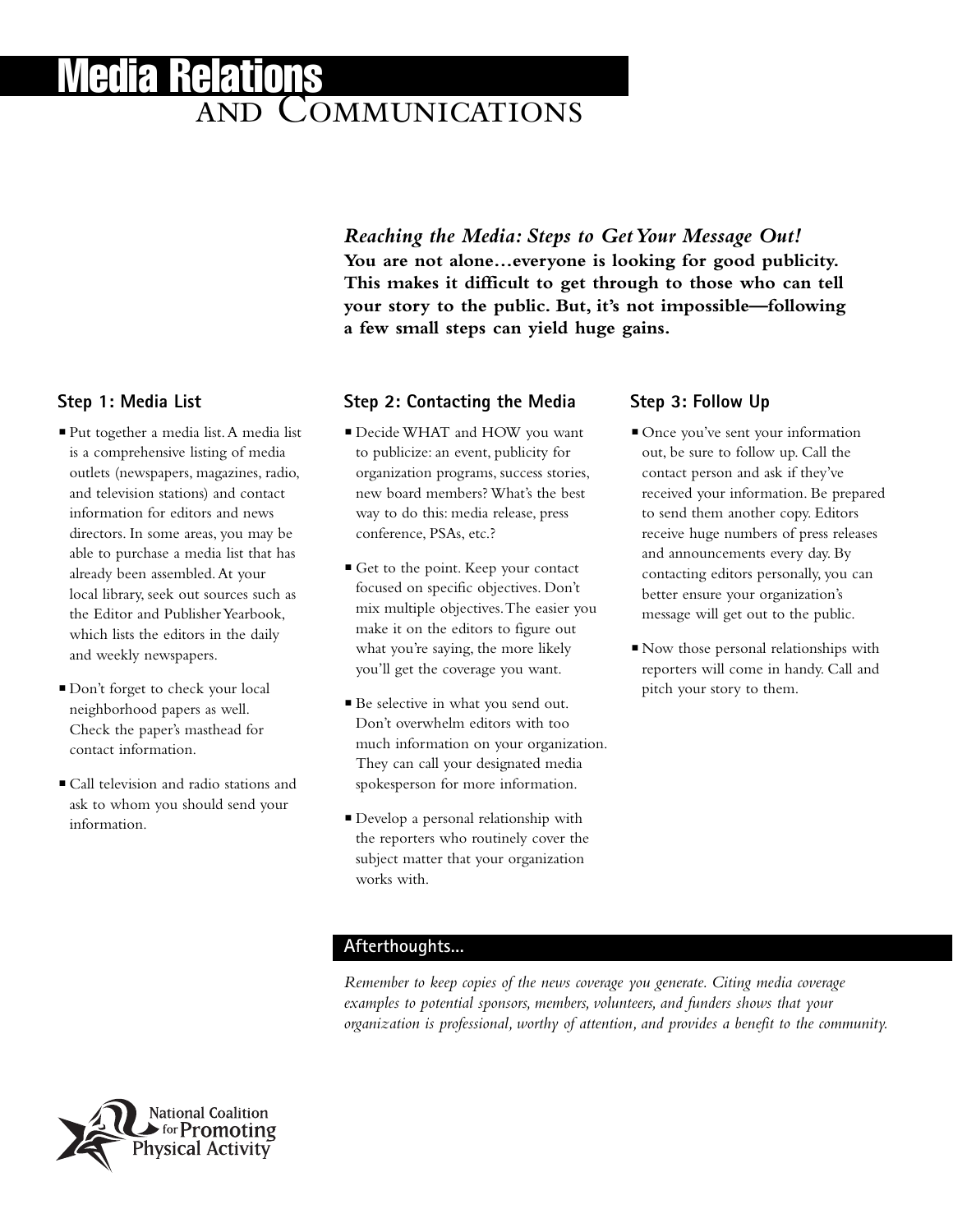## **JEVELOPING** ications Plan

**Communications is critical to how your organization interacts with its community-especially your target audience, the individuals or organizations you want to utilize the benefits or programs you offer.**

**Follow These Steps to Creating a Successful Communications Plan**

#### **Step 1: Review the Current Situation**

- **.**What are your organization's goals and accomplishments?
- **.**What communications or publicity efforts have generated good results in the past? What is the best way to get your message out to the public?

#### **Step 3: Determine Your Target Audience**

- **.***Based on your answer to the question about what you want to accomplish, determine who would benefit most from this effort:* Who needs to know about your work, services, programs and goals?
- **.***Review past experiences to help determine your target audience:* Was a narrowly defined program more successful than a broadly based program?

#### **Step 2: Determine What You Want to Accomplish**

- **.***Review the answers to the question about your organization's goals:* How can you reach those goals? What resources do you have at your disposal to accomplish this?
- **.***Determine your overall message:* What should people know about your organization? Why is it important? Why should they get involved?

#### **Step 4: Determine Your Budget**

- **.**Your organization's budget will determine how you communicate.
- **.***Get the most bang for your buck:* Choose the most effective means for your organization to communicate its goals.
- **.**Use your money wisely and never forget that word of mouth is free.

#### **Step 5: Commit Your Plan to Paper**

- **.**Write it down and be consistent in applying its provisions.
- **.** Revise as results dictate.

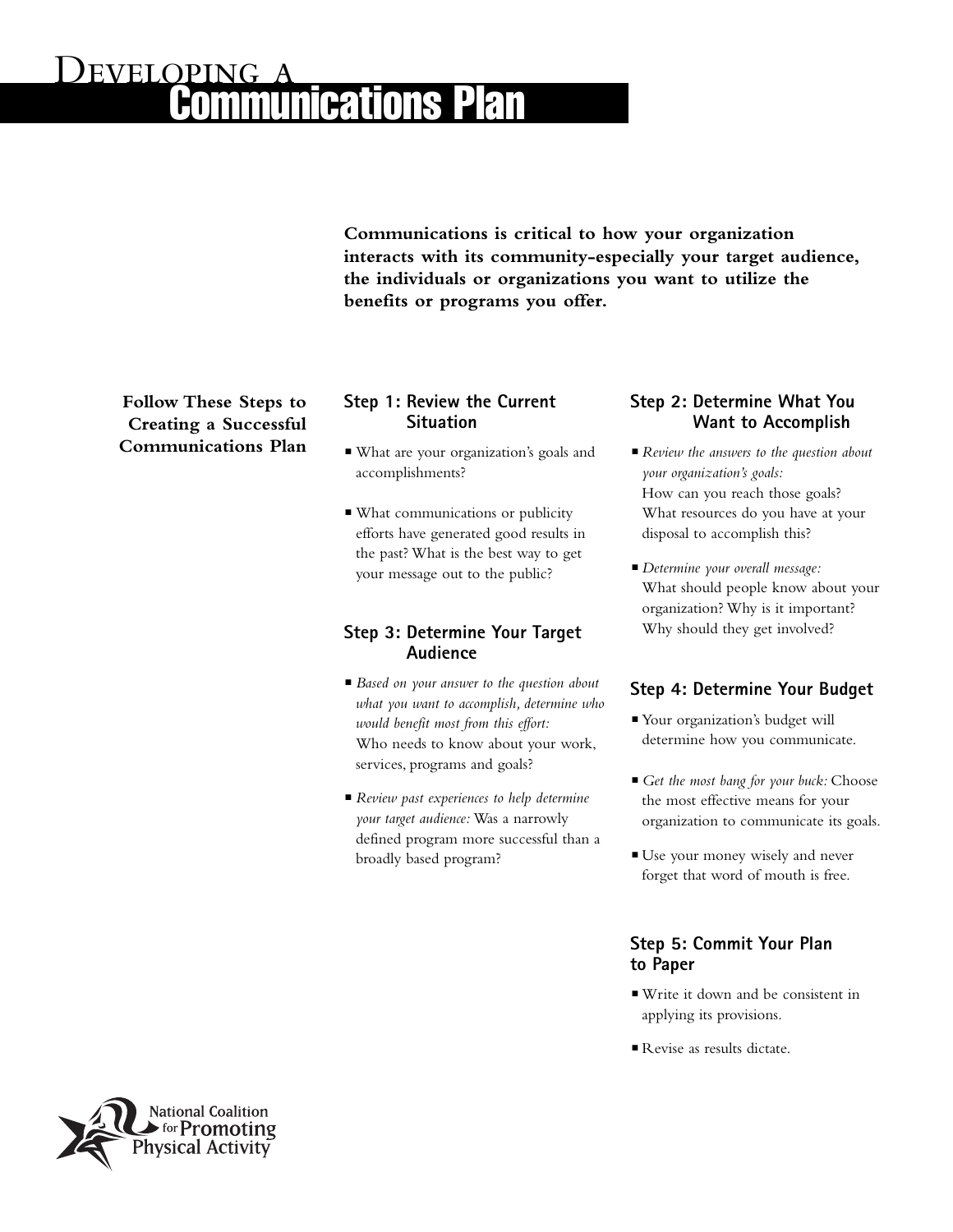## **FOMMUNICATING**

*Ways to Get Your Message Out.* **There are several ways to get the word out about your organization and its activities.The following are the most common types and their formats** 

#### **Media Alert**

- **.**A simple one-page fact sheet that alerts the media to an upcoming event. It does not have to include every detail–just let them know your event is coming up!
- **.** Send your alert out to media contacts three to four weeks ahead of the event.

#### **Letters to the Editor**

- **.**Letters to the editor of your local newspaper are a good way to express your views on an issue while at the same time conveying information to the public. Local television and radio stations may also have forums for audience opinion as well.
- **.**To better your chances of getting your letter accepted for publication:
	- *-*Your writing must be clear, concise, and understandable: short sentences and simple words!
	- *-* Include your name, address, and phone number so the editors can confirm that you are the individual who sent the letter.
	- *-* Be positive: emphasize your point by highlighting how people can act to better the situation.
	- *-* Always send in an original, signed copy. Most papers will not publish a letter that is not signed.



#### **Radio and Television Public Service Announcements (PSA)**

- **.** Radio and television stations are required by law to air a certain number of public service announcements free of charge.
- **.**Call the radio and/or television station and ask for the public or community affairs contact. Send this individual a brief letter about the day and your organization. Be sure to follow up with a personal phone call.
- **PSAs require concise writing stick to the basics. It should be written to be read** aloud in a normal pace within 10 seconds. In some instances, a radio station may accept a 30 second spot.

#### **Press Release**

- **.**There are six critical pieces of information to include in a press release:
	- **1) Who you are.**
	- **2) What you are doing.**
	- **3) When you are doing it.**
	- **4) How you will do it.**
	- **5) Where you are doing it.**
	- **6) Why you are doing it.**
- **.**Basic press release format includes the following:
	- *-* Place the date and the phrase "For Immediate Release" in the upper left corner.
	- *-* Below this phrase, put your contact person's information and phone number.
	- *-* Compose a short headline that describes the press release content and GRABS the reader's attention.
	- *-* Begin your first paragraph with your dateline "Washington, D.C."
	- *-* Write using short, declarative sentences and double space the lines.
	- *-* Link the facts of the project or event to

a need in your local community. Using real-life examples helps make the human connection. Highlight benefits to the community.

- *-* Put the date, time and other time critical information in the first paragraph.
- *-* Add in a quote from the Executive Director or a board member about the event or program in your second paragraph.
- *-* Details on the event or program go in the third paragraph.
- *-* The final paragraph covers basic organizational information, i.e. who you are, history of the event or program.
- *-* Limit your press release to 2 pages at the most. Place the word "more" at the bottom of the first page if the release is longer than 1 page and be sure to put your organization's name at the top of the 2nd page. Insert "30" at the end of the release to signify the end of the release.
- *-* Proofread, proofread, proofread.
- **.**A press release should go out about 2 weeks before the event.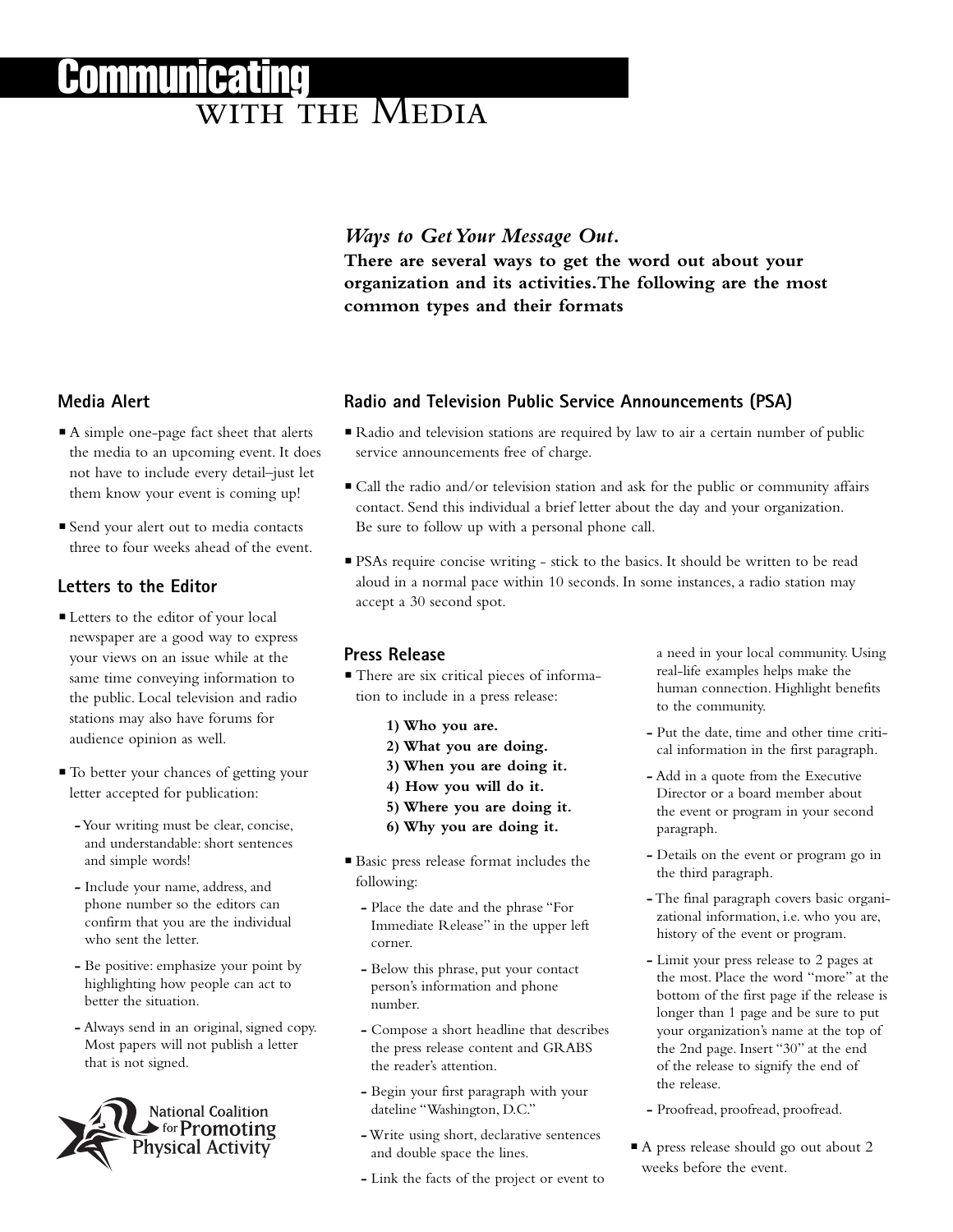**You will be much more effective in getting your message across if you have some basic knowledge of the reporters and editors who are writing and editing the stories.There are some differences between basic types of media. Understanding these differences can help you get the most out of your media relations work.**

#### **Newspapers A Basic Guide**

Types of

Media

#### **Weeklies**

Almost always need articles to fill space.They are very likely to use your press releases and pictures. So, send them early and often.

#### **Dailies**

Most dailies are morning papers, so the optimum time to get something to them is between 10 am and 3 pm. Afternoon papers are printed in the morning, but editor would generally like to get as many stories in as possible the preceding afternoon to avoid next morning's time crunch.As a general rule, dailies are less likely to rely on news releases and will generally use their own photographers.

Regardless of whether you're dealing with a daily or a weekly paper, take the time to get to know the writers and editors that deal with your topic area, as well as the paper's editorial slant.

#### **Radio**

Your first order of business is to find out which stations in your area have news operations.With the exception of large cities, radio news departments tend to be small. Get to know members of the news department.Also, more than other types of media, radio is often targeted to specific demographic groups based on their music format.

Because the format demands sound, press releases are not of much use to radio stations beyond alerting them to the event. Be sure your organization creates opportunities for radio coverage, i.e. speeches, press conferences.You may also want to participate in call-in shows that are relevant to your topic.

#### **Television**

Television can be the most difficult medium to work in.TV stations usually have fewer reporters and so their time and willingness to do a story may be strained. To attract television coverage your story must have good visual features as well as a news angle. Deadlines involve working within the constraints of morning, noon, and multiple evening broadcasts.

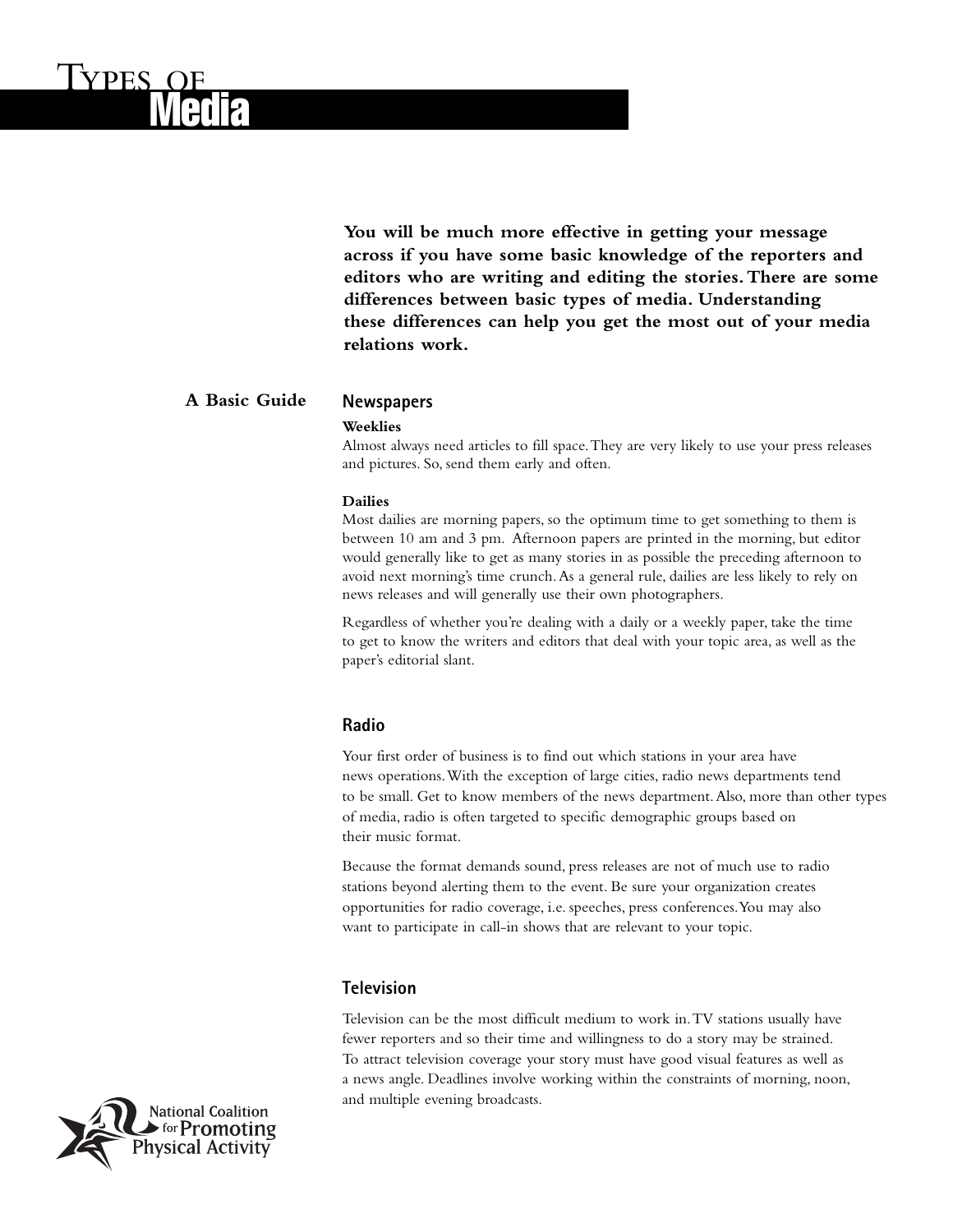**A press release is one basic way to reach the media by providing detailed information on your organization's views, activities, and events.There are six critical pieces of information to include in a press release: who you are, what and when you're doing it, how you'll do it, where, and why you're doing it.**

#### **Basic Format of a Press Release**

- **.**Print the release on your organization's letterhead.
- **.**Place the date and the phrase "For Immediate Release" in the upper left corner.
- **.**Below this phrase, put your contact person's information and phone number
- **.**Compose a short headline that describes the press release content and GRABS the reader's attention. Center it in bold type on the page.
- **.**Begin your first paragraph with your dateline.The dateline identifies where the news originated. For example,"WASHINGTON, D.C. Senators approved a 900% increase in physical activity funding…"
- **.**Write using short, declarative sentences and double space the lines.
- **.**Link the facts of the project or event to a need in your local community. Using real-life examples helps make the human connection. Highlight benefits to the community.
- **.**Put the date, time and other time critical information in the first paragraph. Strongly and concisely summarize the facts—who, what, when, where, and why--in the first paragraph.
- **.**In the second paragraph, insert a quote from the Executive Director or a board member about the event or program. Be sure to identify the source of all quotes.
- **.**Details on the event or program go in the third paragraph.
- **.**The final paragraph covers basic organizational information, i.e. who you are, history of the event or program.
- **.**If your release goes beyond one page (two pages maximum) type "-more-" at the bottom of the first page.
- At the end of your release, type "####" or a "-30-" to indicate the end of the copy.

## Rules ve By

**Don't Editorialize** Stick to the facts.

**Follow a News Writing Style** Short, concise sentences.

**Proofread!**  Mistakes undermine your credibility.

**Timing is Critical** Know and respect the media's deadlines.

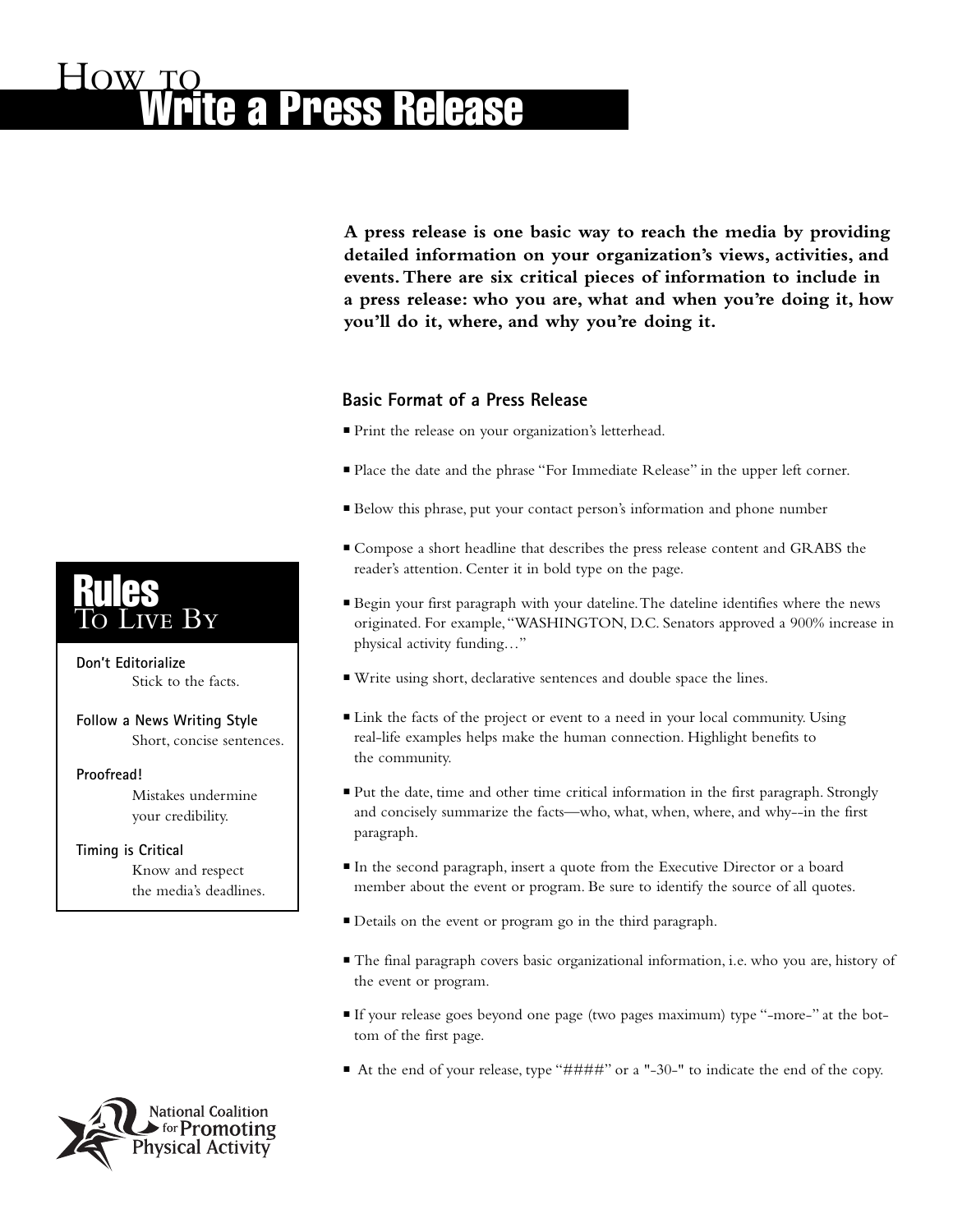## Guidelines on ress Conference

**A press conference is a great way to generate media coverage. It relates valuable information and offers the media an opportunity to ask questions on your event and organization. However, because you're "on the spot", preparation is essential.**

#### **General Guidelines to Follow**

#### **Planning and Conducting a Press Conference**

- **.** Schedule the conference with the media's deadlines in mind. Pick a day and time when the media isn't preoccupied with a pre-scheduled event. For example, local media often must cover city council meetings.Avoid scheduling your press conference at times that conflict with such events.
- Be aware when you schedule your event, another story could break and cause the media not to attend.
- **.** Notify the media no less than 48 hours in advance. It's best to send out a media advisory a week before the event. Call the media at least three times before the event.
- **.**When pitching your story, give the media a news angle. Highlight the news value of your event.
- **.**Choose an appropriate location.Try to find "on-site" locations that capture your message. However, be sure the location is convenient for the media to reach and secure permission to use the site in advance.
- **.**Prepare and rehearse the event.Your speaker should be thoroughly knowledgeably on the subject, your organization, and any materials made available to the media.
- **.**Be as hospitable to the media as possible. Make it easy for them to attend provide directions to the location, have coffee available, and be sure they can move their equipment in and out easily.
- **.** Review location logistics in advance. Locate electrical outlets.Arrange for a podium. Check your sound equipment.

#### **The Day of the Event**

- **.**Distribute news releases and/or media kits before the conference begins and arrange a table or location where extras can be picked up. [Note members of the media that are absent and have the information delivered to them after the conference.]
- **.** Start on time and be sure to finish the conference before interest begins to wane. Allow an hour for the news conference.This breaks down to a 10 minute opening statement and 20 minutes for questions/answers.
- **.**You may want to record the conference so you know what was said.
- **.**Be sure to monitor your news coverage to see how your story played.

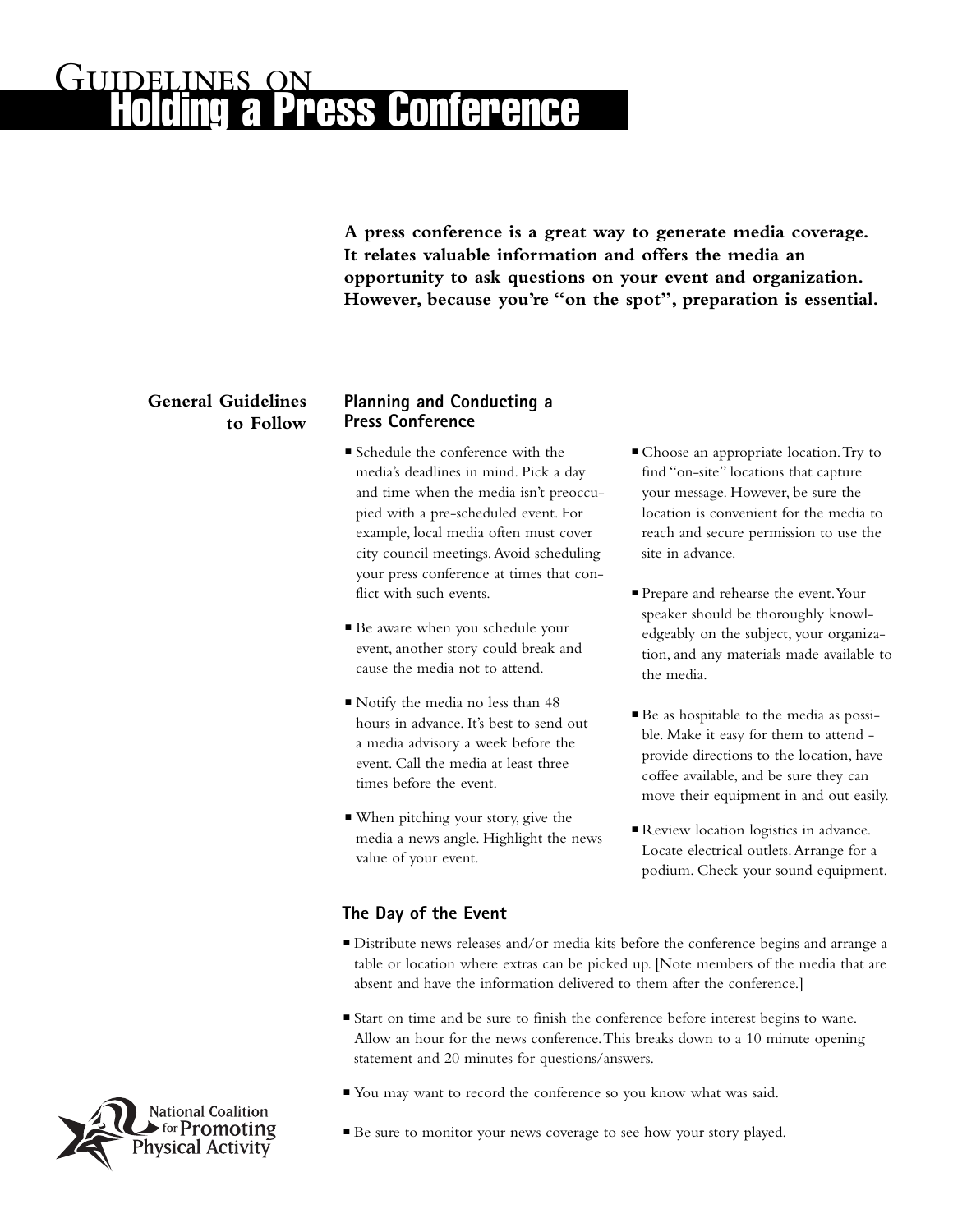## TIPS ON WRITING etter to the Editor

**Writing a letter to the editor of a local or statewide newspaper is an effective way to express your view on an issue while also providing valuable information to the public.**

#### **Tips on Effective Writing**

#### **Letters to the Editor**

- **.** Focus your letter on the issue you feel is most important.Avoid trying to explain everything in one letter.
- **.**Be sure your letter is easy to read and concisely expresses your point of view. Use short sentences, short paragraphs, and simple words to express yourself.
- **.**Include your name, address, and phone number at the end of the letter. Most papers will contact you to confirm that you were the person who sent the letter.
- **.** Send an original copy and sign your letter. Papers will generally not publish unsigned, original letters.
- **.**Keep your letter positive. Emphasize how to help rather than focus on what's wrong. Never be rude or threatening, which only serves to hurt your cause.
- **.**Target your letters to areas where you believe little coverage of the issue is available.Try to imagine your audience and write your letter in consideration of what their concerns might be.
- **.**Do not be discouraged if your letter is not printed immediately or even at all. Larger newspapers receive a large volume of letters or may limit the number of letters they print per topic. Think of it this way, if you get even ONE letter published you've reached THOUSANDS of people.

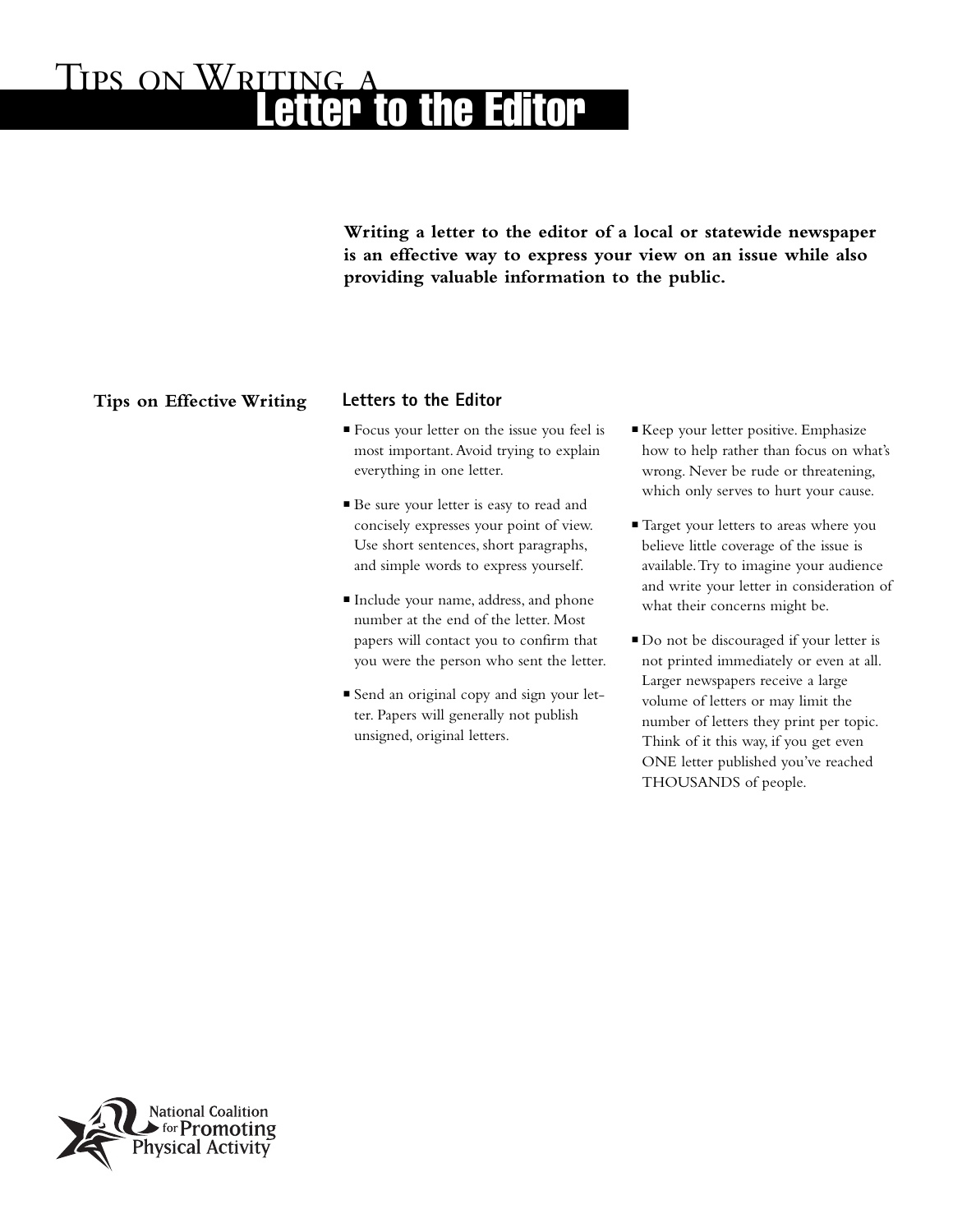## HOW TO **Interview**

**Interviews are a great way to get your organization's message out.With thoughtful preparation, you can position your organization's message in the media.**

#### **General Guidelines to Follow**

#### **Interview Tips**

- **.**Always walk into an interview with thorough knowledge of the topic and your organization.
- **.**Be prepared: develop a list of points you want to make and rehearse these answers.Try to anticipate difficult questions and prepare a positive response.
- **.**Emphasize these main points during the interview by highlighting or flagging them with statements like "The key point is…"or" The most important thing to remember is..."
- **.**Bring a personal element to the interview. Use brief, personal stories to demonstrate your points. Develop metaphors or analogies to express the message.
- **.**Avoid using jargon and technical terms.
- **.**Answer the tough questions: honesty is the best policy. If you do not respond to a question you will seem evasive. Worst-case scenario: state that you are unable to answer the question and give a reason.

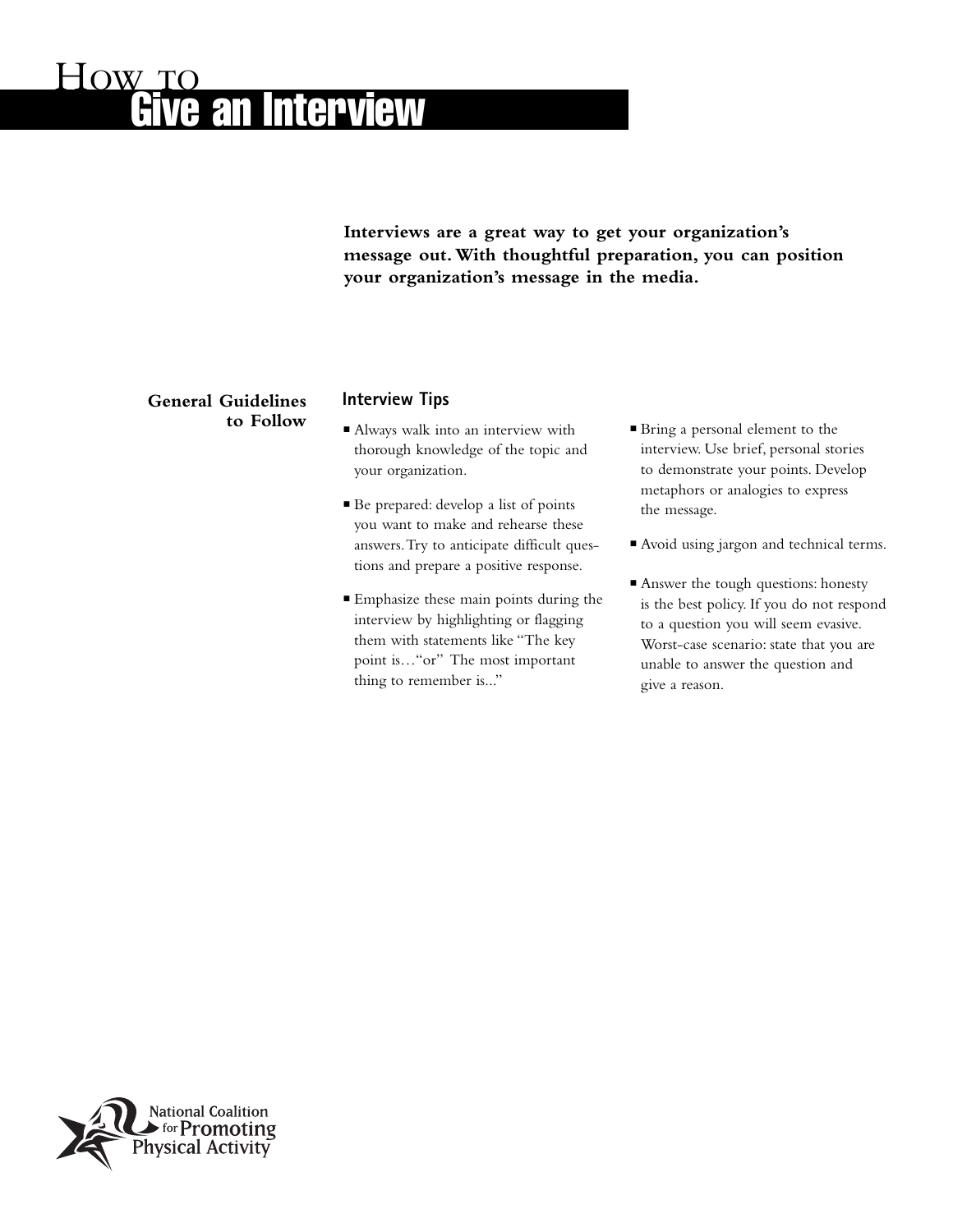#### Form **Outlet** ed 2

| $\Box$ Radio                | $\Box$ TV | $\Box$ Print                                                                                                                                                                                                                   | □ Other: ________________                                                                                                                                                                                                      |  |
|-----------------------------|-----------|--------------------------------------------------------------------------------------------------------------------------------------------------------------------------------------------------------------------------------|--------------------------------------------------------------------------------------------------------------------------------------------------------------------------------------------------------------------------------|--|
|                             |           | Outlet Name: Name and South Art and South Art and South Art and South Art and South Art and South Art and South Art and South Art and South Art and South Art and South Art and Art and Art and Art and Art and Art and Art an |                                                                                                                                                                                                                                |  |
|                             |           |                                                                                                                                                                                                                                |                                                                                                                                                                                                                                |  |
|                             |           |                                                                                                                                                                                                                                |                                                                                                                                                                                                                                |  |
|                             |           |                                                                                                                                                                                                                                |                                                                                                                                                                                                                                |  |
|                             |           |                                                                                                                                                                                                                                |                                                                                                                                                                                                                                |  |
|                             |           |                                                                                                                                                                                                                                |                                                                                                                                                                                                                                |  |
|                             |           |                                                                                                                                                                                                                                |                                                                                                                                                                                                                                |  |
| <b>Print</b>                |           |                                                                                                                                                                                                                                |                                                                                                                                                                                                                                |  |
|                             |           |                                                                                                                                                                                                                                | <b>Publishes:</b> Daily A.M. PM. Weekly                                                                                                                                                                                        |  |
|                             |           |                                                                                                                                                                                                                                |                                                                                                                                                                                                                                |  |
|                             |           |                                                                                                                                                                                                                                | Circulation/Coverage Area: Manual Area and Area and Area and Area and Area and Area and Area and Area and Area and Area and Area and Area and Area and Area and Area and Area and Area and Area and Area and Area and Area and |  |
|                             |           |                                                                                                                                                                                                                                |                                                                                                                                                                                                                                |  |
|                             |           |                                                                                                                                                                                                                                |                                                                                                                                                                                                                                |  |
| <b>TV/Radio</b>             |           |                                                                                                                                                                                                                                |                                                                                                                                                                                                                                |  |
|                             |           |                                                                                                                                                                                                                                |                                                                                                                                                                                                                                |  |
|                             |           |                                                                                                                                                                                                                                |                                                                                                                                                                                                                                |  |
|                             |           |                                                                                                                                                                                                                                |                                                                                                                                                                                                                                |  |
|                             |           |                                                                                                                                                                                                                                |                                                                                                                                                                                                                                |  |
|                             |           |                                                                                                                                                                                                                                |                                                                                                                                                                                                                                |  |
| <b>Network Affiliation:</b> |           | <u> 2000 - Jan James James Barnett, amerikansk politik (</u>                                                                                                                                                                   | $N_o$ $\Box$<br><b>Provides PSA Time:</b> Yes $\Box$                                                                                                                                                                           |  |